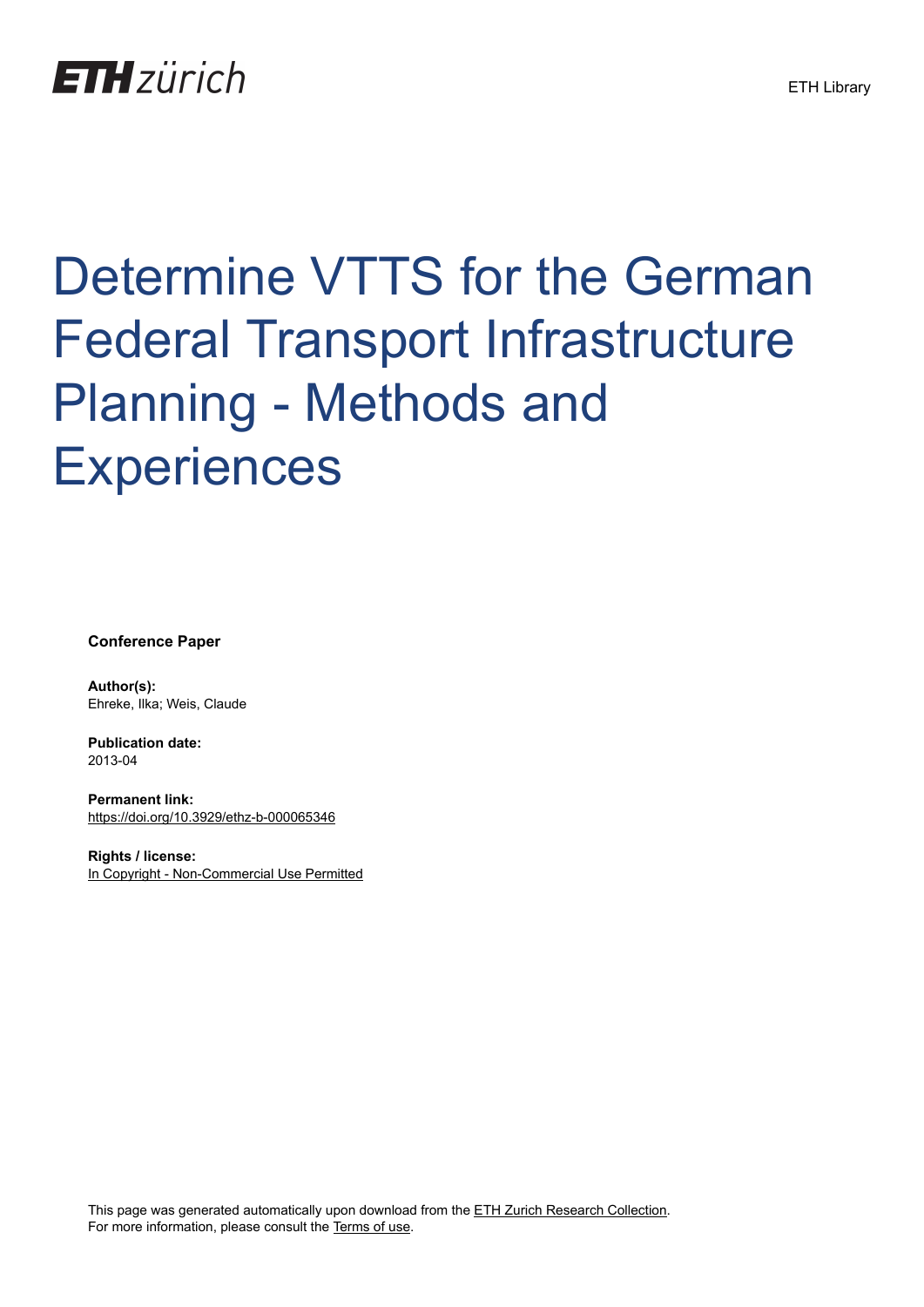



**Determine VTTS for the German Federal Transport Infrastructure Planning – methods and experiences**

**Ehreke, Ilka, ETH Zurich Weis, Claude, ETH Zurich**

**Conference paper STRC 2013**

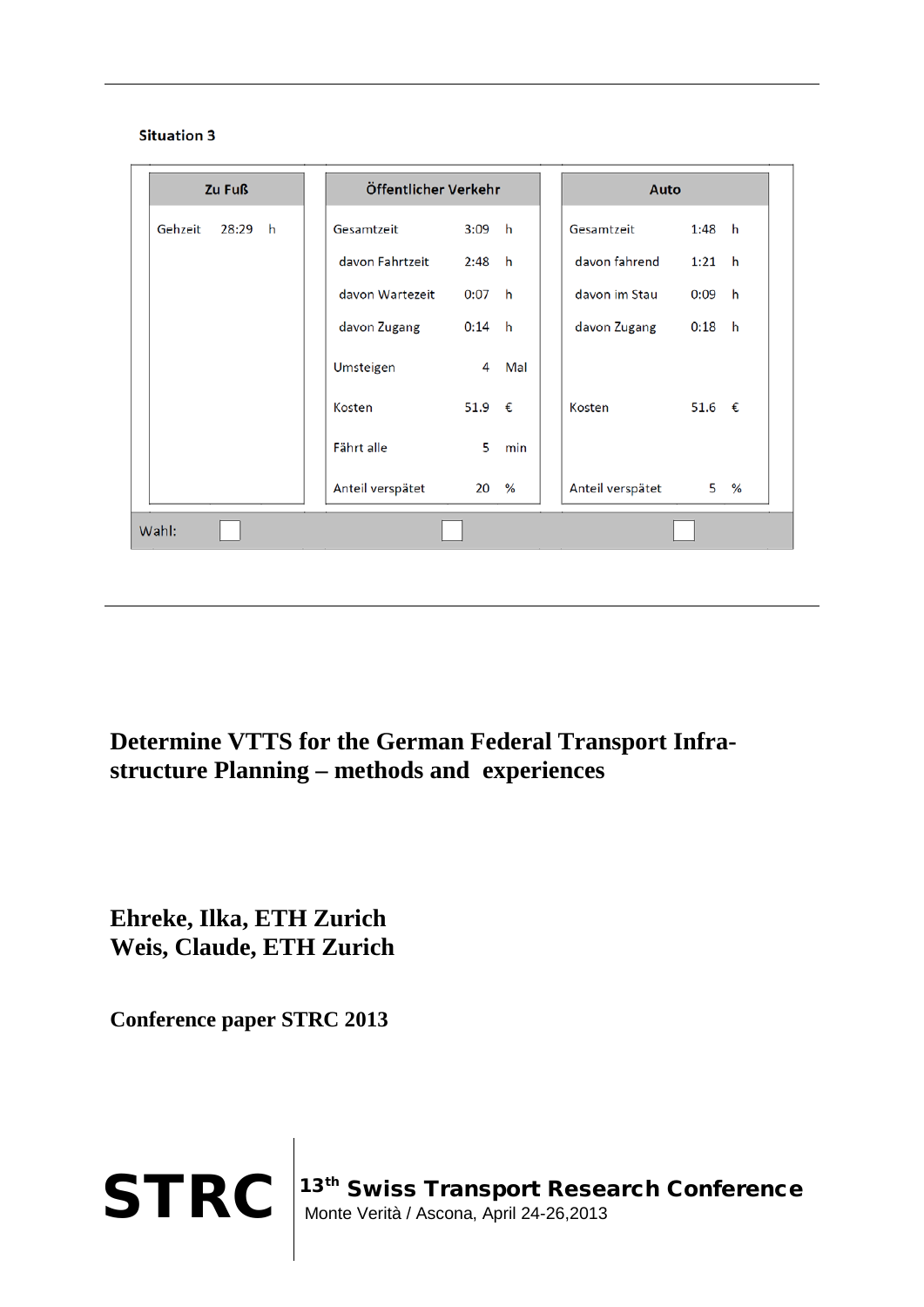# **Determine VTTS for the German Federal Transport Infrastructure Planning – methods and experiences**

Ilka Ehreke IVT, ETH Zurich CH-8093 Zurich

Claude Weis IVT, ETH Zurich CH-8093 Zurich

Phone: +41 44 633 30 92 Fax: +41 44 633 10 57 email: ilka.ehreke@ivt.baug.ethz.ch Phone: Fax: +41 44 633 10 57 email: claude.weis@ ivt.baug.ethz.ch

April 2013

#### **Abstract**

In the course of compiling Germany's new Federal Transport Infrastructure Plan in 2015 the German Federal Ministry of Transport, Building and Urban Development (BMVBS) intents to carry out cost benefit analysis for several infrastructure projects. On this account a research group consisting of the IVT of the ETH Zurich and TNS Infratest redetermines the valuation for travel time saving (VTTS) and travel time reliability (VOR). The aim of the project is among other things to estimate a model for modal relocation in passenger and business traffic.

An individualized stated choice survey is the reasonable and established approach for an empirical answer to the core issues. On the basis of collected revealed preference data, a stated preference questionnaire is designed in a second step. Beside experiments concerning mode choice, route choice and route choice and departure time, also long term decision which will have an influence on future trips are taken into consideration. This involves residential choice as well as work choice decisions.

Likewise business traffic should be given particular attention in the future, emphasising on the effect of travel time on companies mode choice decisions besides logistic, fiscal, marketing and other influences. To complete scientific research and also to take practical experience into account, several qualitative interviews respective an employee's mode choice are conducted with decision makers in different companies.

#### **Keywords**

Value of travel times - value of reliability - discrete choice modelling - German VTTS - German Federal Transport Infrastructure Plan - business traffic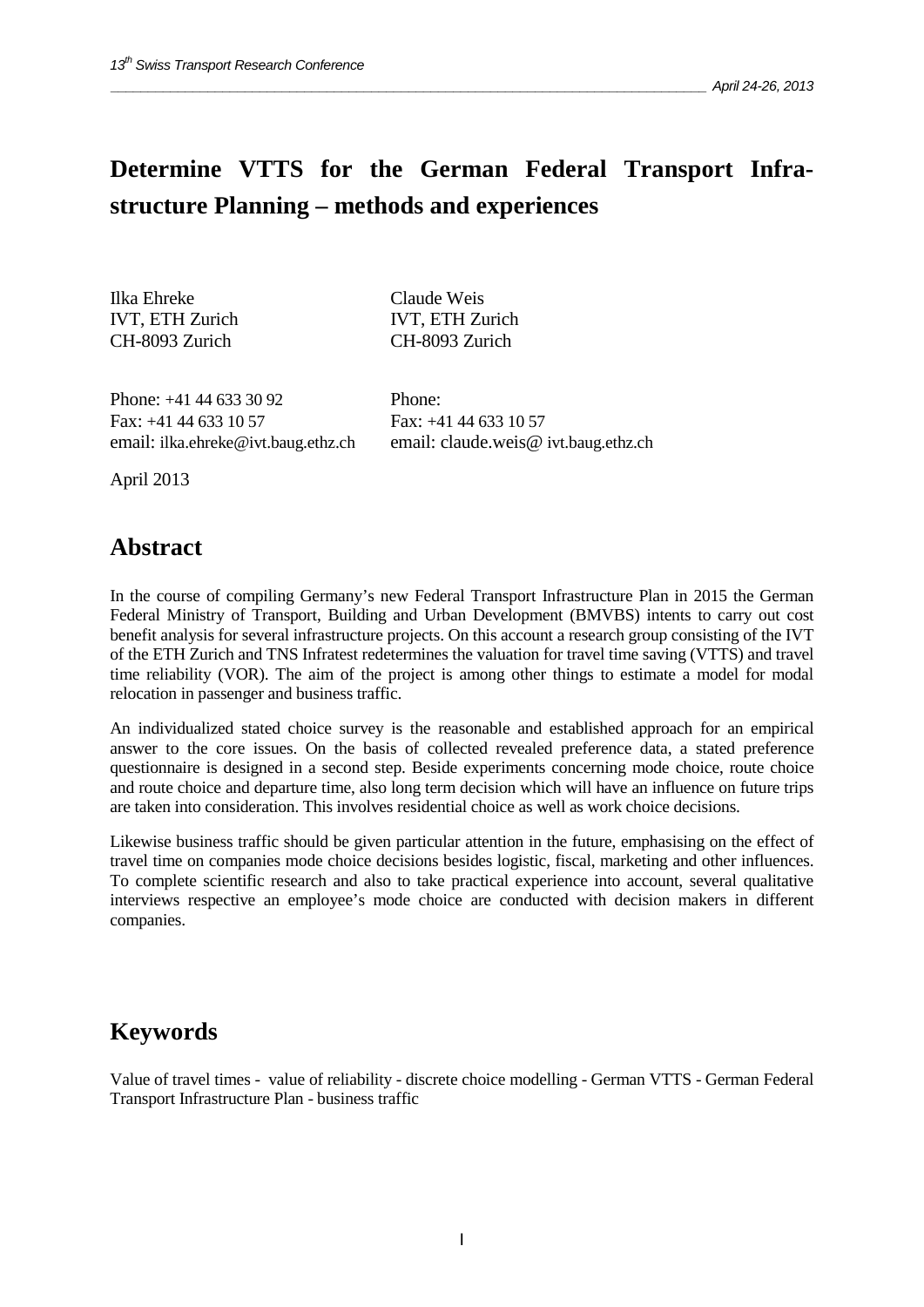### **1. Introduction**

In the course of compiling Germany's new Federal Transport Infrastructure Plan in 2015, the Federal Ministry of Transport, Building and Urban Development (BMVBS) intends to carry out cost-benefit analyses to evaluate the effect of transport policies and investments for several infrastructure projects. Travel time savings often have the largest share in gains on the utility side of CBAs (Mackie et al. 2001). On this account a research group consisting of the IVT of the ETH Zurich and TNS Infratest redetermines the valuation for travel time saving (VTTS) and travel time reliability (VOR) for the BMVBS. The aim of the project is, among other things, to estimate a model for modal relocation in passenger and business travel. An individualized stated choice survey is the reasonable and established approach for an empirical answer to the core issues (e.g. Small 2012). On the basis of collected revealed preference (RP) data, a stated preference (SP) questionnaire is designed in a second step.

#### Figure 1 German VTTS study

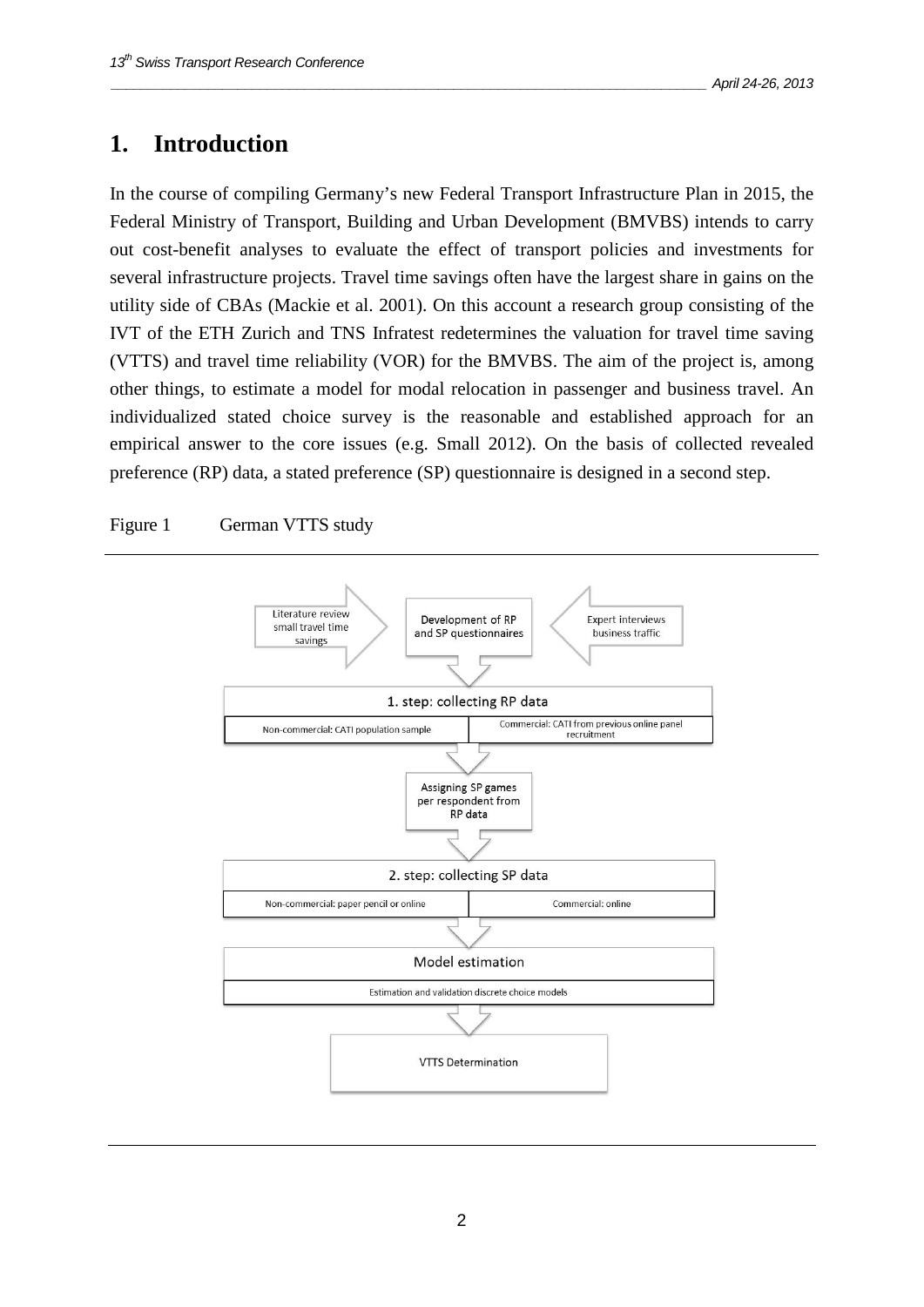Beside experiments concerning mode choice, route choice and route choice and departure time, long term decisions which will have an influence on future trips are also taken into consideration. This involves residential choice as well as work choice decisions. A secondary literature review focuses on the state of the art concerning small travel time savings (less than five minutes) and whether those need special treatment for VTTS estimation. Likewise business travel should be given particular attention in the future, emphasizing on the effect of travel time on companies mode choice decisions besides logistic, fiscal, marketing and other influences. Figure 1 shows the different steps of the study.

#### **2. Study design**

As mentioned above, for later estimations it was of importance to ascertain if small travel time savings (in general less than 5 minutes) require special treatment or can be integrated equally in the model estimations. Therefore a secondary literature review on the state of the art of specific research was conducted. The inquiries for non-commercial and commercial traffic were carried out as follows.

#### **2.1 Non-commercial traffic**

For non- commercial traffic first a representative sample of respondents over the age of eighteen were recruited for a CATI interview (telephone and cell phone) and randomly assigned a focus trip and a long term decision experiment. The share of telephone and cell phone calls is 60:40 following recent market research guidelines. Table 1 gives an overview of the different attributes used in the SP sets.

| attributes               |             |      |             |             |             | mode choice | route choice |             | route choice and<br>departure time |     |
|--------------------------|-------------|------|-------------|-------------|-------------|-------------|--------------|-------------|------------------------------------|-----|
|                          | walk        | bike | mpt         | put         | bus         | plane       | mpt          | put         | mpt                                | put |
|                          |             |      |             |             |             |             |              |             |                                    |     |
| time                     | $\mathbf X$ | X    | X           | X           | X           | X           | X            | X           | $\mathbf X$                        | X   |
| access time              |             |      | X           | $\mathbf X$ | $\mathbf X$ | X           | X            | $\mathbf X$ | X                                  | X   |
| congestion/waiting time  |             |      | X           | X           | X           | X           |              |             | X                                  |     |
| congestion               |             |      |             |             |             |             | X            |             |                                    | X   |
| waiting time             |             |      |             |             |             |             |              | X           |                                    | X   |
| cost                     |             |      | $\mathbf x$ | X           | $\mathbf x$ | X           | $\mathbf{x}$ | X           | X                                  | X   |
| parking costs            |             |      |             |             |             |             | X            |             |                                    |     |
| change                   |             |      |             | X           | X           | X           |              | X           |                                    | X   |
| frequency                |             |      |             | X           | X           | X           |              |             |                                    |     |
| share delayed trips      |             |      | X           | $\mathbf X$ | $\mathbf X$ | X           | X            | X           |                                    |     |
| travel time distribution |             |      |             |             |             |             |              |             | $\mathbf X$                        | X   |

| Table 1 |  |  | Overview attributes mode and route choice and route choice and departure time |  |
|---------|--|--|-------------------------------------------------------------------------------|--|
|         |  |  |                                                                               |  |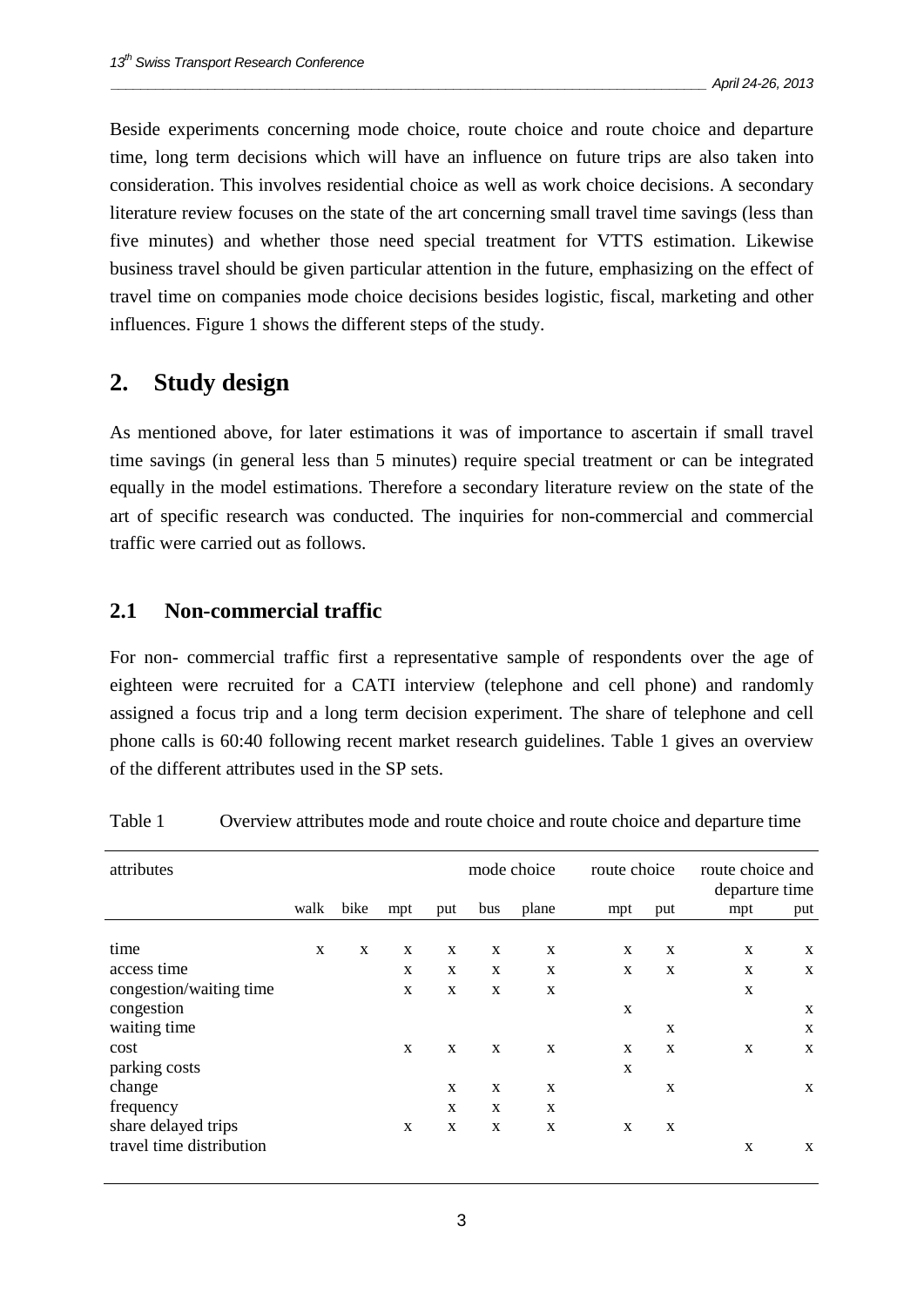The origin and destination and the exact route of the trip were determined, as well as detailed information on residential or work choice decisions. Additionally, details on one long distance trip, the everyday destinations and an average trip were compiled. Second, the stated preference questionnaires were constructed based on the focus trips from the RP experiments. Respondents received at least two (from three) SP game sets of either mode choice, route choice or route and departure time choice. The SP questionnaires included attitudinal questions for later model estimations as well.

They were either sent by post to the respondents or could be completed online. Table 2 shows the 18 different types of questionnaires which were assigned to the respondents randomly. Three different versions of presenting the reliability sets were tested and are represented by the numbers one to three in table 2.

| trip    | reported mode mode choice |               | route<br>choice   | reliability      | long term   |
|---------|---------------------------|---------------|-------------------|------------------|-------------|
| average | walk                      | walk/put/mpt  | $-$               |                  | workplace   |
|         | walk                      | walk/put/mpt  |                   |                  | residential |
|         | bike                      | bike/put/mpt  |                   |                  | residential |
|         | bike                      | bike/put/mpt  |                   |                  | workplace   |
|         | put                       | bike/put/mpt  | --                | put 1            | workplace   |
|         | put                       | --            | put               | put 2            | residential |
|         | mpt                       | walk/put/mpt  |                   | mpt 1            | residential |
|         | mpt                       |               | mpt               | mpt 2            | workplace   |
| journey | put                       | bus/put/mpt   |                   | put 3            | workplace   |
|         | put                       |               | put               | put 1            | residential |
|         | mpt                       | bus/put/mpt   | $\qquad \qquad -$ | mpt 3            | residential |
|         | mpt                       |               | mpt               | mpt <sub>1</sub> | workplace   |
|         | put                       | put/mpt/plane | $-$               | put 2            | workplace   |
|         | put                       |               | put               | put 3            | residential |
|         | mpt                       | put/mpt/plane | $\qquad \qquad -$ | $mpt$ 2          | residential |
|         | mpt                       | --            | mpt               | mpt 3            | workplace   |
|         | plane                     | put/mpt/plane |                   | plane 1          | workplace   |
|         | plane                     | put/mpt/plane |                   | plane 2          | residential |

| Table 2 | Types non-commercial questionnaires |  |
|---------|-------------------------------------|--|
|         |                                     |  |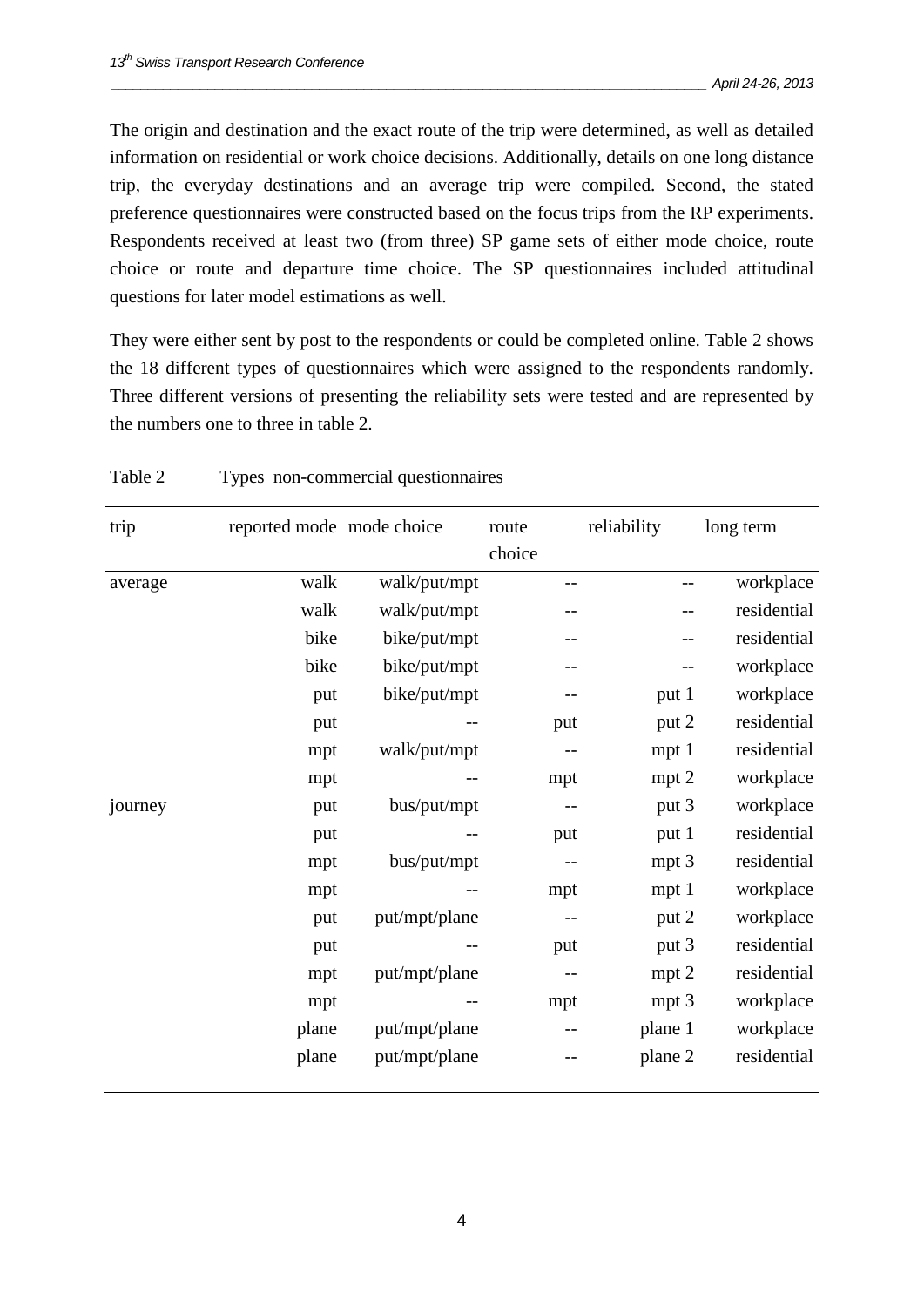#### **2.2 Commercial traffic**

Participants in the business travel survey were preselected online and afterwards interviewed in a CATI as well. Each of the respondents reported their last three business trips from which the most recent one became the focus trip. Based on that trip the SP game set was conducted as described for the non-commercial survey. Table 3 shows the different types of questionnaires for the commercial SP survey. The SP games for business trips were completed online.

| trip   | reported mode | mode choice   | route choice             | reliability      |
|--------|---------------|---------------|--------------------------|------------------|
| short  | walk          | walk/put/mpt  | --                       |                  |
|        | bike          | bike/put/mpt  |                          |                  |
|        | put           | bike/put/mpt  | $\qquad \qquad -$        | put 1            |
|        | put           |               | put                      | put 2            |
|        | mpt           | walk/put/mpt  | --                       | mpt 1            |
|        | mpt           | --            | mpt                      | mpt 2            |
| medium | put           | bus/put/mpt   | $-\,-$                   | put 3            |
|        | put           |               | put                      | put 1            |
|        | mpt           | bus/put/mpt   | $-\,-$                   | mpt 3            |
|        | mpt           |               | mpt                      | mpt 1            |
| long   | put           | put/mpt/plane | $\qquad \qquad -$        | put 2            |
|        | put           |               | put                      | put 3            |
|        | mpt           | put/mpt/plane | --                       | mpt 2            |
|        | mpt           | $- -$         | mpt                      | mpt <sub>3</sub> |
|        | plane         | put/mpt/plane | $-\, -$                  | plane 1          |
|        | plane         | --            | $\overline{\phantom{m}}$ | plane 2          |

Table 3 Types commercial questionnaires

 To validate if employees are the right respondents to address, expert interviews with decision makers were conducted to find out how mode and route choice decisions are made in companies. In the business context, mode and route choice is likewise a strategic solution of the company besides fiscal, image and logistic consideration. Occasionally the employee of a company has only little influence on the mode or route he or she chooses for business trips but rather has to follow company guidelines.

Therefore it seems necessary to study the background of those decisions to find out the right addressee for the business traffic experiments. To complete scientific research, and also to take practical experience into account, several qualitative interviews focusing on employees'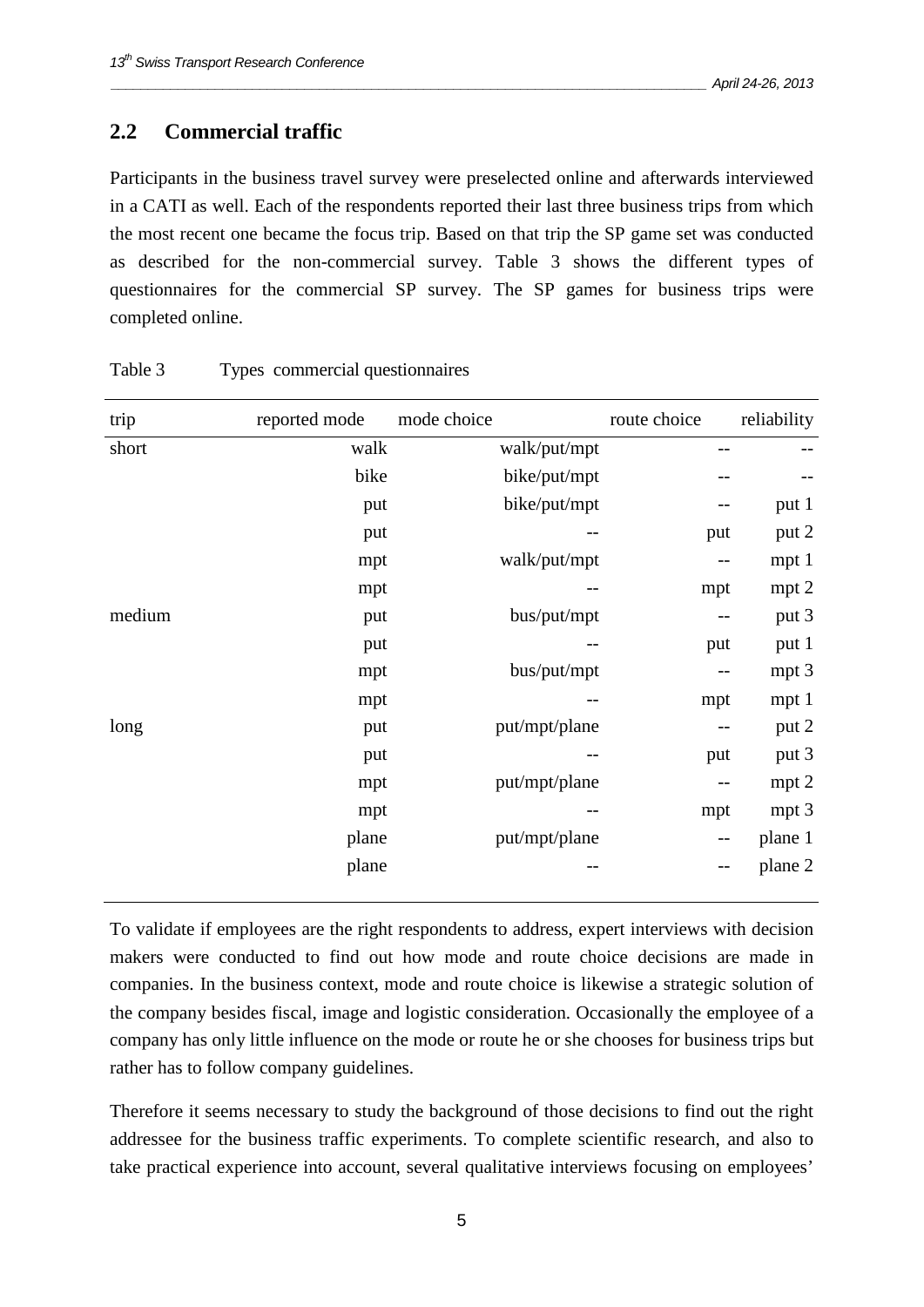mode and route choice are conducted with decision makers in different companies. As the willingness to attend an expert interview is usually low in the business environment 750 addresses were bought from an address data base. These were selected and weighted by industry, enterprise size and geographic location within Germany to achieve a previous homogeneous distribution of the companies.

In a first step the chairmen or responsible managers of the companies were contacted by post including a recommendatory letter of the German Federal Ministry of Transport, Building and Urban Development. In a second step the same persons were contacted with VOIP software. The interviews with the attendees were conducted and recorded likewise.

#### **3. Response rate**

The two step survey was carried out in seven waves from July to September 2012 (after a pretest in May). Including the pretest data 2'420 non-commercial and 839 commercial respondents completed the full questionnaire (RP and SP data). Hence the sample contains almost 65,000 observations. Figure 2 shows the predicted response burden and response rates following Axhausen and Weis (2010).



#### Figure 2 Response rate German VTTS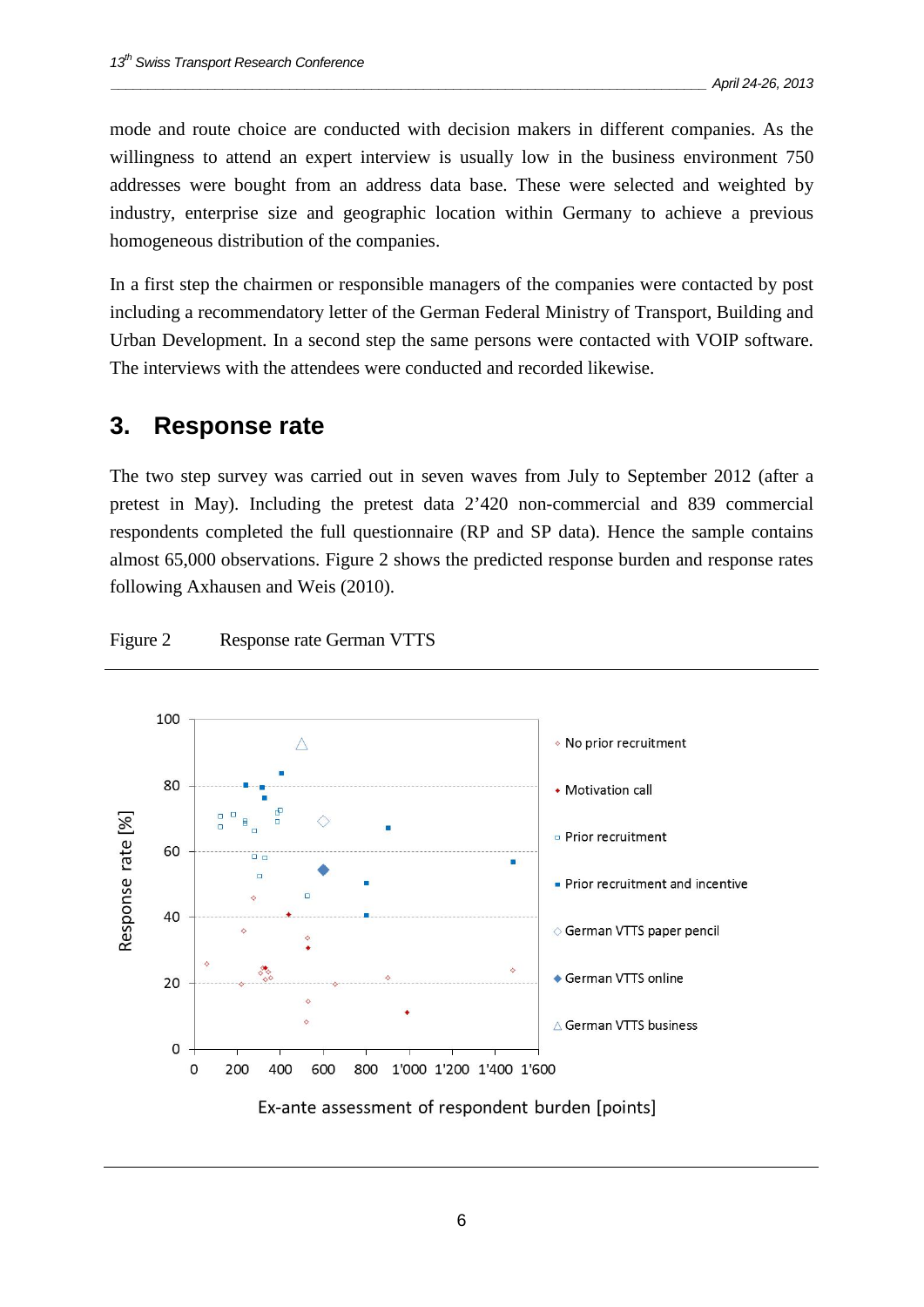It can be asserted that all three alternatives are settled in the expected range. The respondents for the commercial online questionnaire were preselected via an online panel which is why the response rate for the commercial data sample is the highest. Also these respondents completed the games quickly but as well the reminder was less effective than for the noncommercial respondents. The non-commercial paper pencil respondents took more time to complete their set of games due to delivery reasons. But in the end they reached a higher response rate than the completed non-commercial online questionnaires. The reminder showed the biggest effect on the paper pencil respondents (see figure 3).



Figure 3 Response speed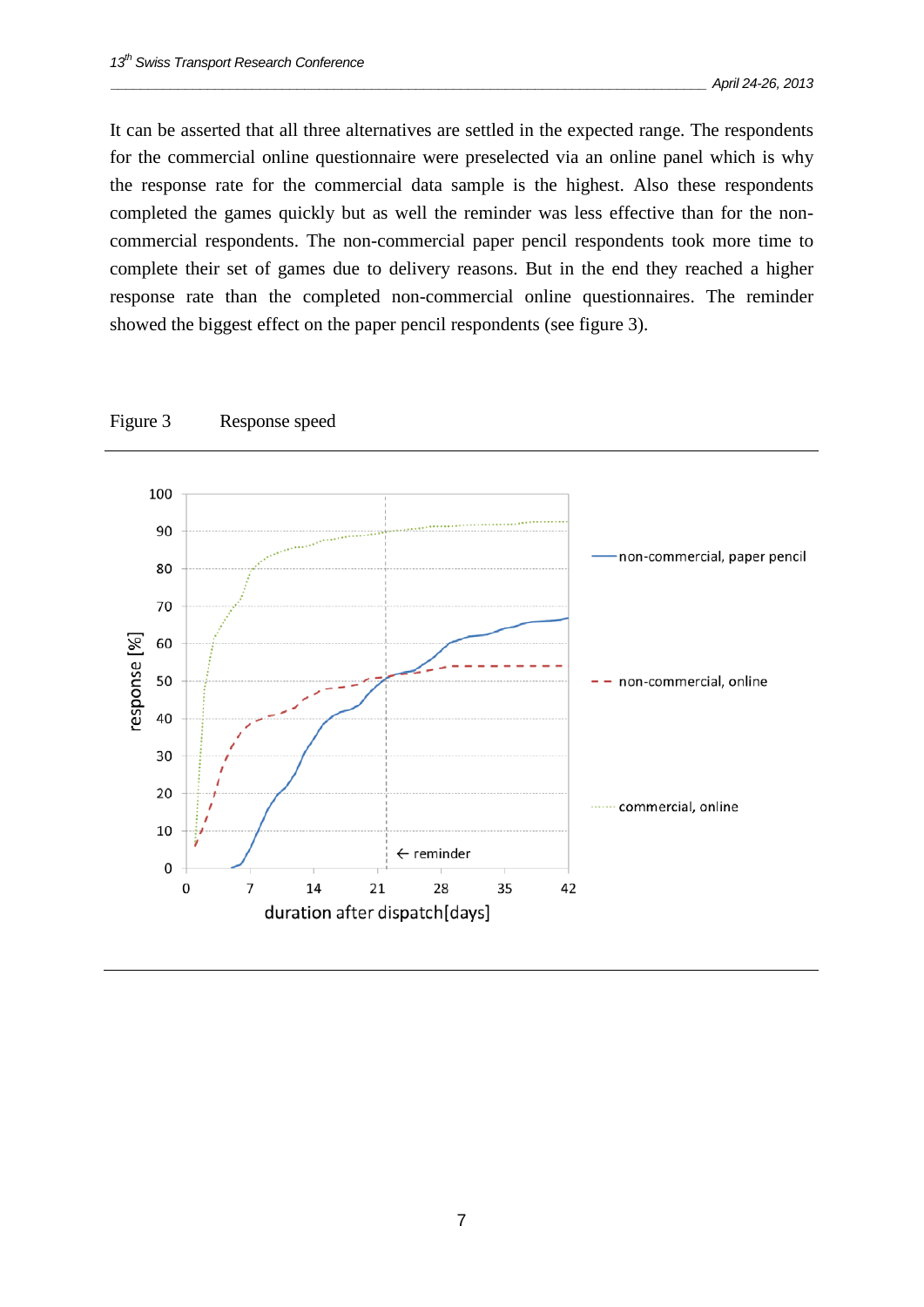#### **4. First results**

#### **4.1 Small travel time savings**

Applying CBAs to evaluate German infrastructure projects travel time savings often represent the largest share of utility gains (Willeke et al. 1979). The share is clearly decreasing if small travel time savings with less than 2, 5 or 10 minutes are not taken into account (Ecoplan 2005). Welch and William (1997) show for example that in some British VTTS studies the amount of travel time savings lies well beneath 2 minutes. Different approaches suggest different treatments of small time savings for formal CBAs as a uniform value for all savings (in some cases with separate reporting) or a smaller or zero unit value (Daly 2011). Thus small travel time savings of a large amount of people can also function as a strategic factor in the decision making process accomplishing or refusing an infrastructure project.

In preparation of the German VOT study it was therefor of importance to determine the state of the art of small travel time savings in international research context respectively value of time studies. The common German planning practice devaluates non-commercial time savings less than 5 minutes continuously (BVU 2009 see figure 4).

Figure 4 Weighting of travel time savings in Germany

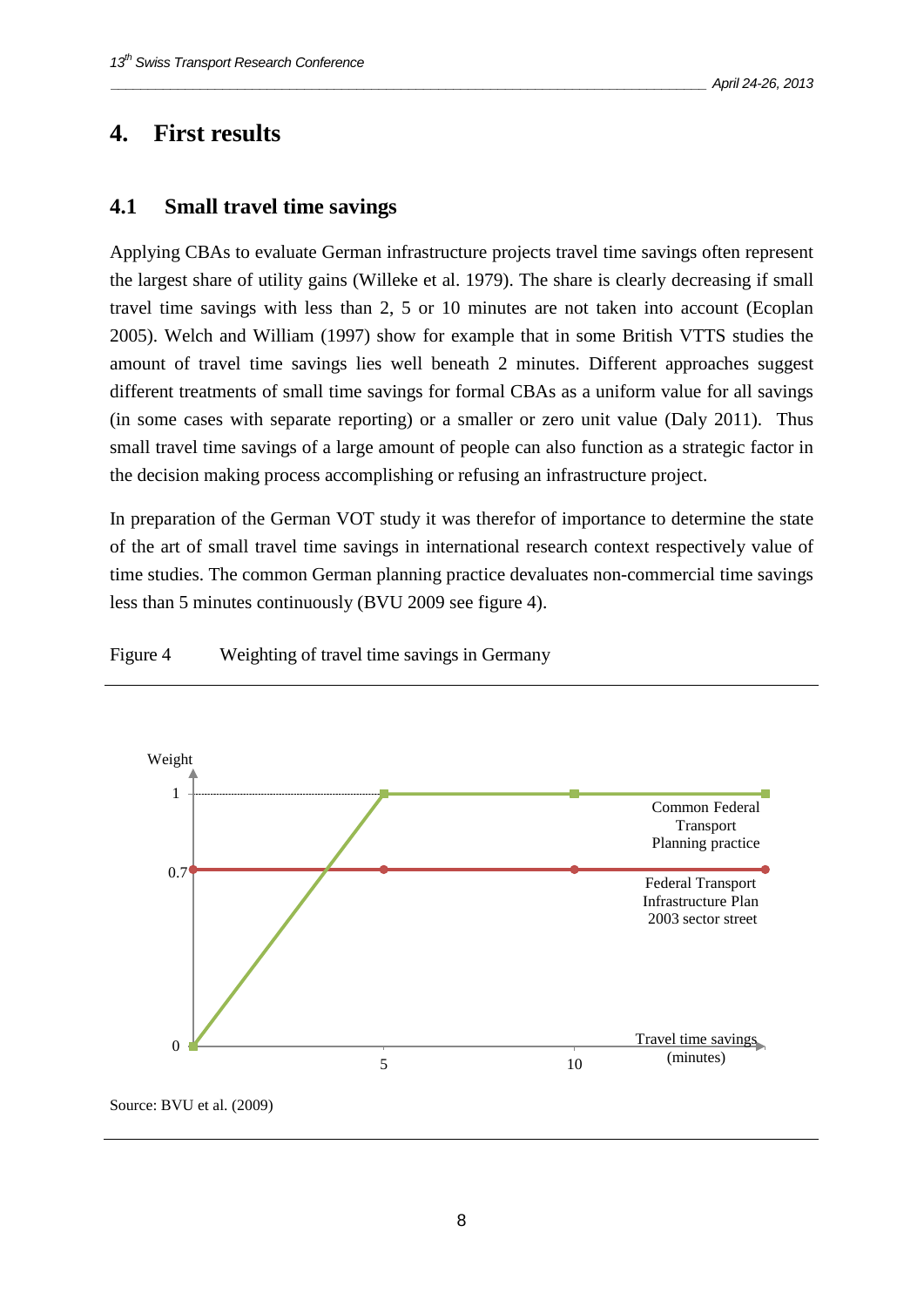The literature review shows that several problems occur defining and distinguishing small travel time savings. First for example there is no consistency of the definition of "small" and "noticeable". Based on the study it can vary between 2 and 20 minutes and therefor can have a relevant influence on the results of a study (Austroads 2011). Furthermore, time losses are often valuated stronger than gains. Also it cannot be explicitly determined how accurate small savings are estimated and if these are real effects or just model artefacts. Nevertheless most of the North American and Western European countries – except Canada and Germany – treat small travel time savings equally (Daly 2011).

Taking the state of the art of international research into account, the recommendation to the BMVBS is to treat small value of travel time savings equally (Ehreke 2012). However the collected SP data would be sufficient if an additional analysis appears desirable.

#### **4.2 Expert interviews**

A total of 24 decision makers participated in the qualitative interviews (see table 2). It turned out that employees clearly have the freedom to choose their preferred travel routes, as 22 experts agreed to that question.

|                                          | No of Companies |     |
|------------------------------------------|-----------------|-----|
| 1. Total first contact (letter)          | 750             |     |
| Unknown                                  |                 | 20  |
| No answer                                |                 | 262 |
| 2. Contact (call)                        |                 | 221 |
| Total denial (letter $+$ call)           | 220             |     |
| Willingness to attend                    | 27              |     |
| From 1. contact (1 person not suitable)  |                 | 8   |
| From 2. contact (2 persons not suitable) |                 | 19  |
| Total not suitable                       |                 | 3   |
| Net interviews                           | 24              |     |
|                                          |                 |     |

Table 4 Summary expert interviews

 Mode choice decisions are made jointly by employees and decision makers of a company. However, the employee's constraints are often more of a higher general order than a direct advice by the decision makers.

Further findings are that the car is most frequent mode choice due to time and flexibility reasons as most mobility concepts are optimized towards cost and time. Most of the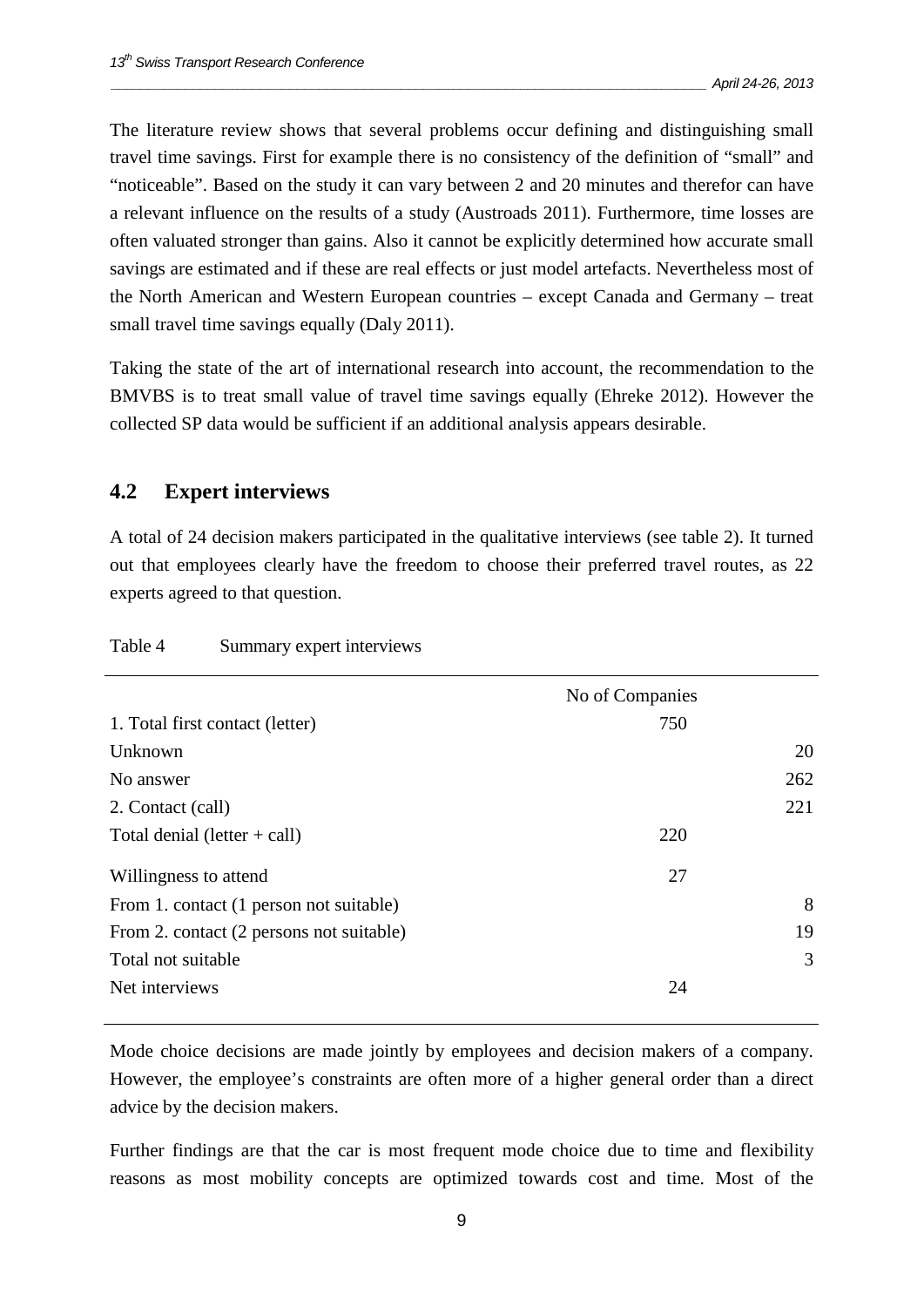employees travel alone or in small groups and about one fifth of the employees of a company need to go on business trips. Nevertheless it can be stated that interviewing individual employees for mode and route choice SP experiments is a plausible and valid approach for commercial traffic.

#### **4.3 Preliminary descriptive evaluation RP data**

Figure 5 shows the trip distance distribution by the single purposes. The respondents cover the shortest distance for their shopping trips as the curve is very steep and 90 per cent of the trips are not longer than 10km. The biggest share of trips to work or education are not longer than 50km. Afterwards the curve flattens which could be due to commuters who travel long distance to their workplace. The distance distribution of leisure trips starts steep which indicates that respondents fulfil about 20 per cent of their leisure activities within a radius of 20km. But they are also willing to cover long distances to reach their destination e.g. to go on vacation. The figure clearly shows, that business trips have usually the longest distances from origin to destination which.

#### Figure 5 Trip distance by purpose



Table 5 gives an overview of the characteristic socio demographic variables of the noncommercial RP sample. The data is adjusted to the desired demographic structures (for example age, gender, employment). The so called mobility tools such as driver's license or car availability are adjusted according to the MiD 2008 (infas and DLR 2010).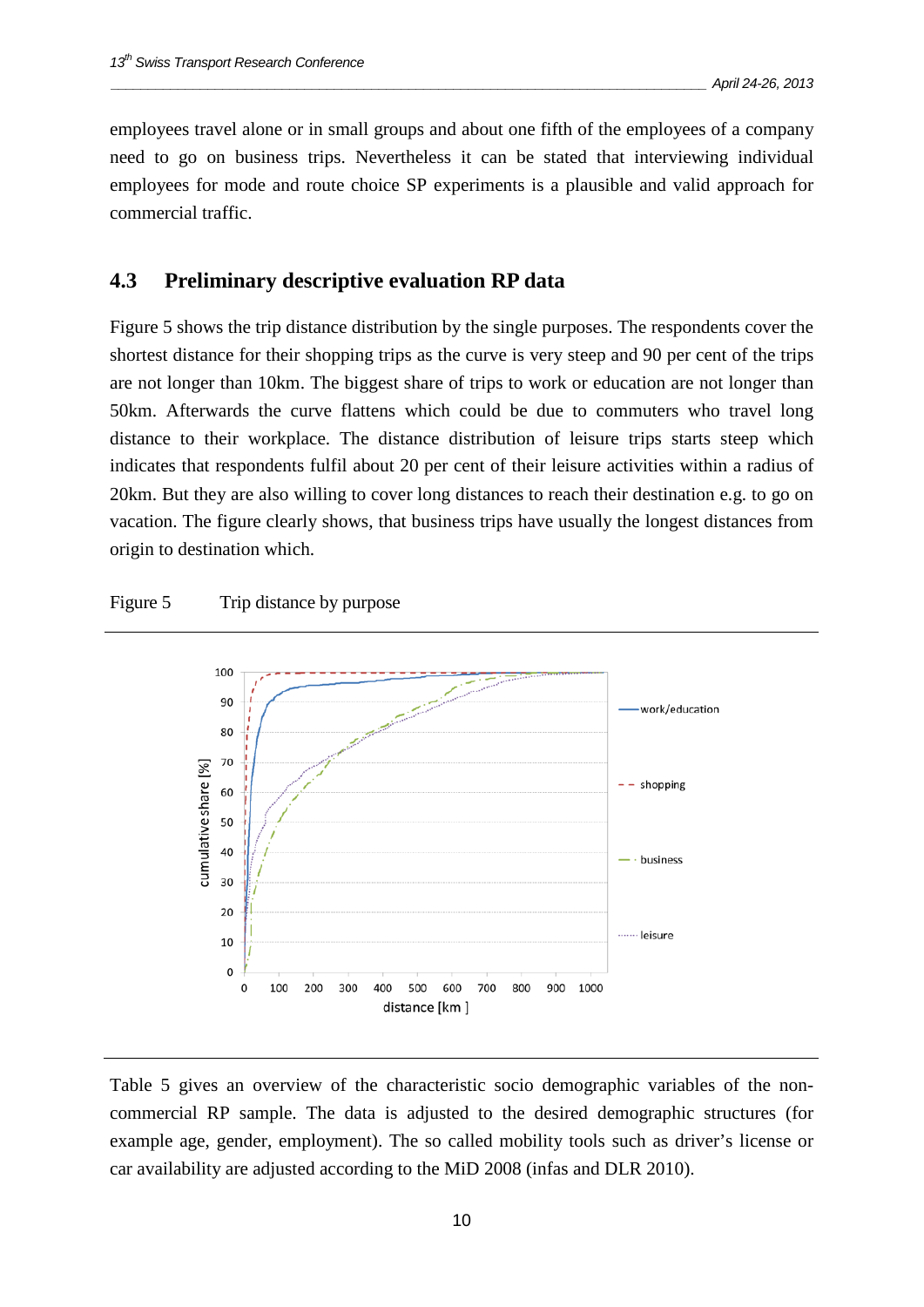| Attribute            | Per cent | Cumulative per cent |
|----------------------|----------|---------------------|
| Gender               |          |                     |
| Male                 | 53.56    | 53.56               |
| Female               | 46.44    | 100.00              |
| Age                  |          |                     |
| $\leq$ 29            | 12.43    | 12.43               |
| $30 - 39$            | 18.23    | 30.66               |
| $40 - 49$            | 25.71    | 56.37               |
| $50 - 59$            | 24.16    | 80.53               |
| $60 - 69$            | 12.57    | 93.11               |
| $70 - 79$            | 6.08     | 99.18               |
| $80+$                | 0.82     | 100.00              |
| Household size       |          |                     |
| 1                    | 24.12    | 24.12               |
| $\overline{c}$       | 37.42    | 61.53               |
| 3                    | 18.51    | 80.04               |
| $\overline{4}$       | 14.37    | 94.41               |
| $5+$                 | 5.51     | 99.93               |
| Don't say            | 0.07     | 100.00              |
| Employment           |          |                     |
|                      | 59.22    |                     |
| Full time            |          | 59.22               |
| Part time            | 15.31    | 74.53               |
| Apprentice           | 0.77     | 75.30               |
| Unemployed           | 2.41     | 77.71               |
| Retired              | 15.14    | 92.85               |
| Pupil                | 0.72     | 93.57               |
| Student              | 2.87     | 96.45               |
| Housewife            | 2.29     | 98.74               |
| Else                 | 1.26     | 100.00              |
| Income               |          |                     |
| $0 - 1000$           | 2.50     | 2.50                |
| $1000 - 1500$        | 7.38     | 9.89                |
| $1500 - 2000$        | 8.93     | 18.81               |
| $2000 - 2500$        | 14.77    | 33.58               |
| $2500 - 3000$        | 16.31    | 49.89               |
| $3000 - 3500$        | 23.35    | 73.24               |
| $3500 - 4000$        | 9.02     | 82.26               |
| $4000 - 4500$        | 7.95     | 90.21               |
| $4500 - 5000$        | 5.61     | 95.82               |
| $5000+$              | 4.18     | 100.00              |
| Drivers licence      |          |                     |
| No                   | 5.12     | 5.12                |
| Yes                  | 94.88    | 100.00              |
| Bahncard             |          |                     |
| None                 | 85.63    | 85.63               |
| 25                   | 8.20     | 93.83               |
| 50                   | 5.61     | 99.44               |
| 100                  | 0.33     | 99.77               |
| Don't know/Don't say | 0.24     | 100.00              |
| Car availability     |          |                     |
| No Car               | 1.26     | 1.26                |
| Always               | 80.46    | 81.72               |
| Sometimes            | 8.53     | 90.25               |
| Never                | 9.61     | 99.86               |
| Don't know/don't say | 0.14     | 100.00              |
|                      |          |                     |

## Table 5 Overview non-commercial socio-demographic variables (person weighted)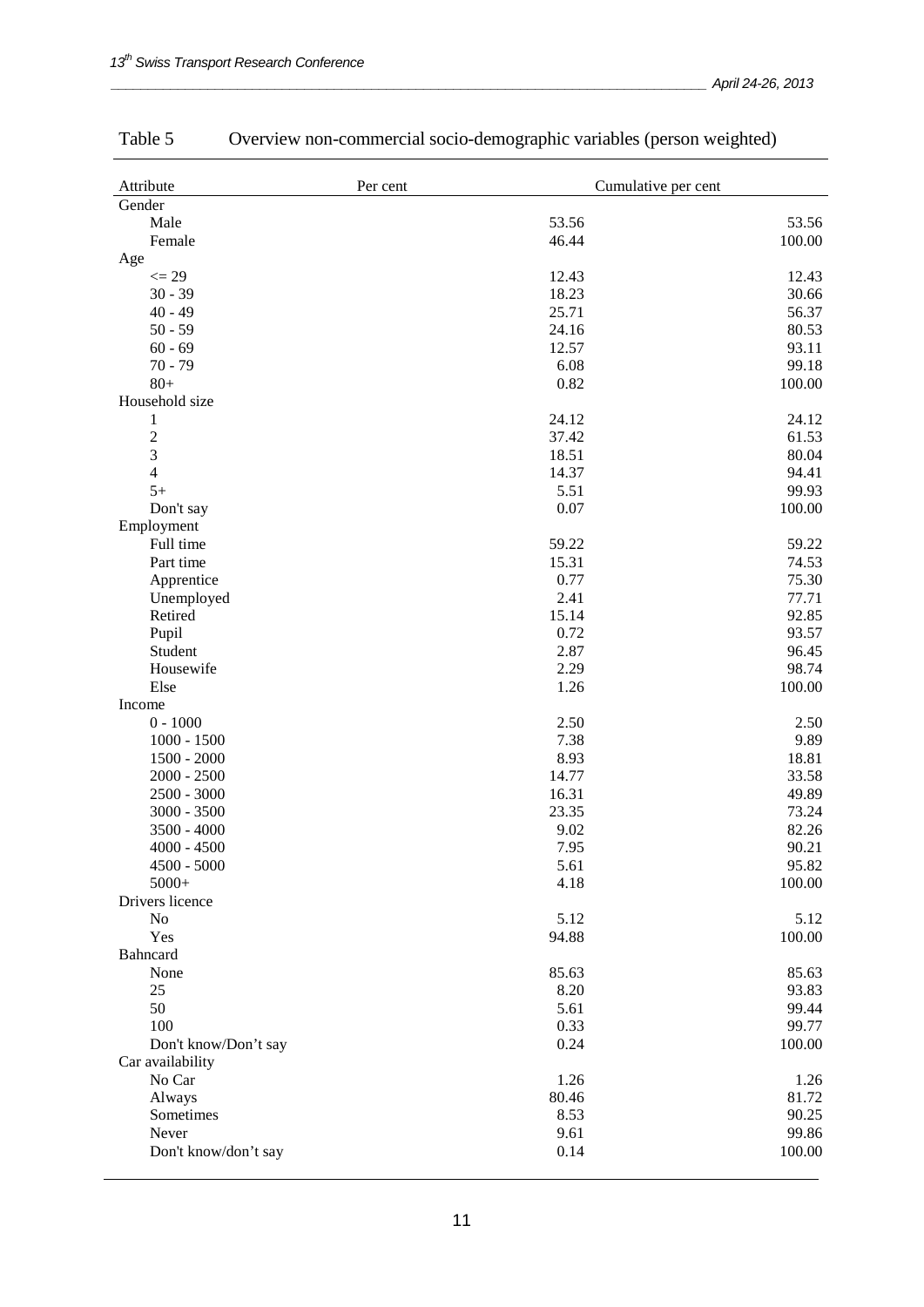#### **5. Outlook model estimations**

First general mode and route choice MNL models have been estimated including linear terms for all attributes, non-linear (logarithmic) terms for travel time and cost and interaction terms between income, cost and time and travel time, number of transfers and headway. The estimated parameters showed the expected signs and plausible sizes and ratios. The goodness of fit test achieved good results as well.

The first MNL runs showed plausible results with a convincing goodness of fit. As a next step further discrete choice models will be estimated including socio-economic data or mode choice preferences to spot possible heterogeneities in the valuation of time. Mixed logit models will provide information about randomly distributed preferences and valuations. A general model for the whole sample containing all RP and SP data promises even more robust good-ness of fit. Finally estimating latent class models including attitudinal valuations is conceivable.